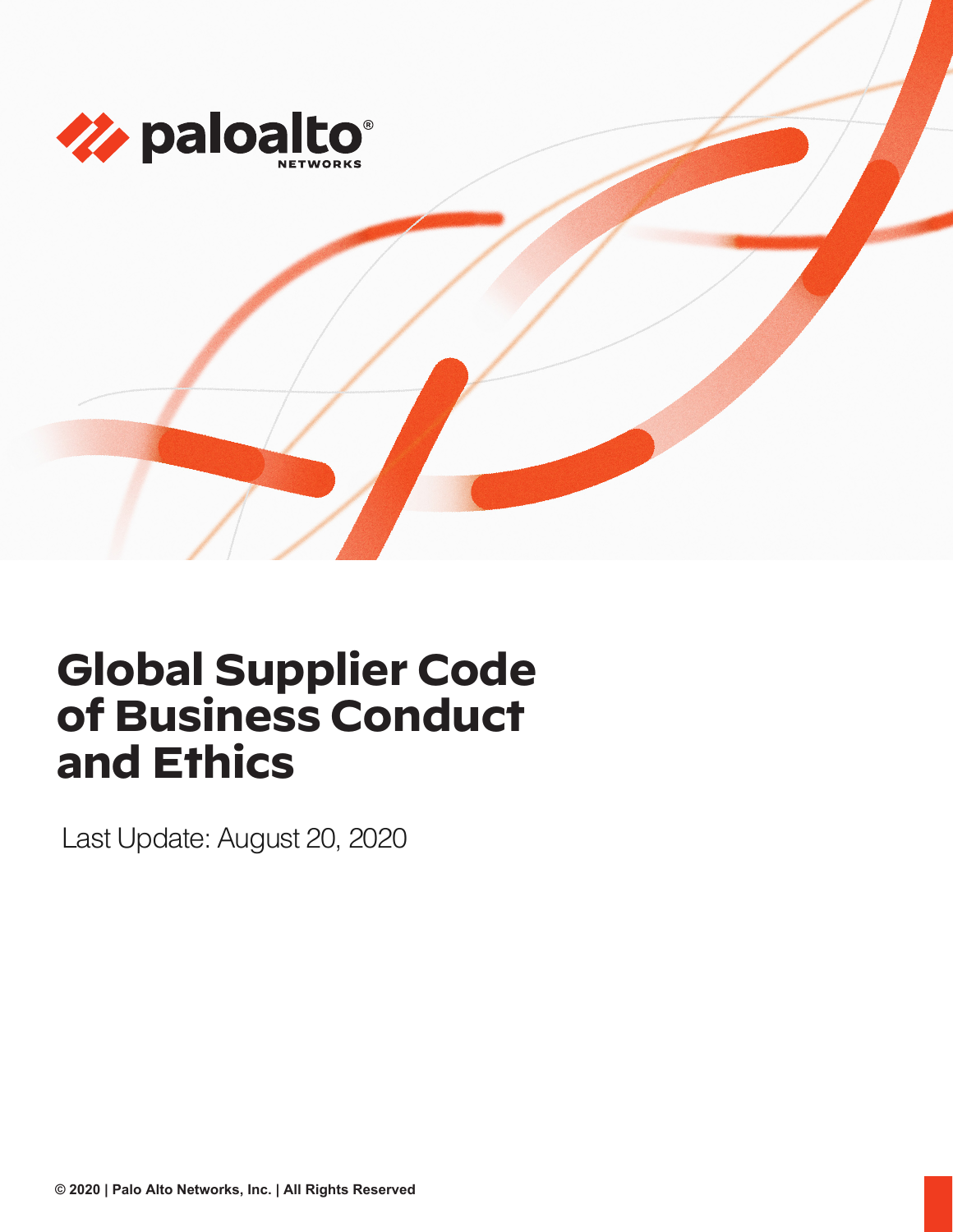The Palo Alto Networks Global Supplier Code of Conduct contains principles to promote ethical conduct in the workplace, safe working conditions, the protection of sensitive information, the treatment of workers with respect and dignity, and responsible manufacturing processes. It is the Company's policy to comply with all applicable laws and regulations of the countries and regions in which we operate and to conduct our business activities in an honest and ethical manner, and we hold our suppliers to the same high ethical standards. The Company believes that the Responsible Business Alliance (RBA) Code of Conduct serves as an important framework for the Company's suppliers to conduct their business in a socially responsible manner and to meet the above expectations of Palo Alto Networks and has established this Supplier Code based upon those principles. Palo Alto Networks hereby expects its suppliers to comply with this Global Supplier Code of Conduct or a Code of Conduct that is substantially similar. For the Supplier Code to be successful, suppliers must regard the Supplier Code as a total supply chain initiative. Suppliers are responsible for ensuring that all of their workers (employees, temps, agents, contractors, etc.) and any subcontracted party performing work on behalf of the Company, including at a minimum all next tier suppliers ("Suppliers") along with any third party they engage are informed of and agree to comply with this Supplier Code or a Code of Conduct that is substantially similar.

Any violation of this Supplier Code may result in remedial action(s) up to and including termination of contracts or status as a supplier of materials, products, software, and/ or services to Palo Alto Networks. However, this Supplier Code is not intended to create new or additional rights, or any additional Palo Alto Networks obligations, in favor of suppliers, supplier personnel, or any third parties. It supplements, but does not supersede, the contracts between Palo Alto Networks and Supplier.

# **1. Business Ethics and Standards of Conduct**

# **a) Compliance with the Law**

All Suppliers are responsible for maintaining awareness of and compliance with applicable laws and regulations where you conduct business, including, but not limited to those that relate to the principles outlined in this Code. Where local laws are less restrictive than this Code, you must comply with the Code, even if your conduct would otherwise be legal. On the other hand, where the applicable law is more restrictive than the principles outlined in this Code, the applicable legal standard shall apply.

# **b) Raising Questions and Reporting Concerns**

This Code serves as a guide for ethical conduct, however, it may not cover every situation. We encourage all Suppliers to ask questions and to immediately report events of questionable, fraudulent or illegal nature that are, or may be in violation of this Supplier code, or other applicable laws or regulations. Questions or reports of misconduct can be raised in whatever manner you feel most comfortable. For example, you can (1) send an email to **ethics@paloaltonetworks.com**; (2) send an email to Palo Alto Networks management or Internal Audit; (3) report a concern to Palo Alto Networks Ethicspoint Website [www.paloaltonetworks.ethicspoint.com](http://www.paloaltonetworks.ethicspoint.com) or Hotline (1-855-266-7042). Calls or submissions to the Ethicspoint hotline are received by an independent thirdparty service specifically retained by Palo Alto Networks to handle such reports. In countries where applicable, reports can be made anonymously, and will be kept confidential to the fullest extent necessary to conduct a reasonable investigation in accordance with local law.

# **c) Anti-Bribery Policy**

The highest standards of integrity are to be upheld in all business interactions. Supplier shall have a zero-tolerance policy to prohibit any and all forms of bribery, corruption, kickbacks, extortion and embezzlement. This is true whether it involves government officials or individuals in the commercial sector. All business dealings should be transparently performed and accurately reflected on your business books and records. Appropriate controls should be in place to ensure compliance with anti-corruption laws, including but not limited to, the United Kingdom Bribery Act of 2010, the United States Foreign Corrupt Practices Act of 1977, U.S. Travelers Act and OECD Anti-Bribery Convention. Supplier should conduct appropriate diligence prior to engaging contractors or third parties and notify us if engaging third parties to conduct business on behalf of our company.

# **d) No Improper Advantage**

Bribery and corruption are strictly prohibited. Suppliers, employees or anyone else acting on behalf of Palo Alto Networks must never promise, offer, authorize, direct, give or accept anything of value, either directly or indirectly through a third party (including family members and friends of such individuals), to obtain or retain business, direct business to any person, or otherwise gain an improper advantage. This includes, without limitation, gifts, gratuities, favors, entertainment, and travel. Kickbacks, either directly or indirectly, to obtain or reward favorable treatment in any transaction and facilitation payments (a payment made to a government official to facilitate approval of some type of routine business transaction or activity) are also prohibited. This prohibition covers bribes to any government or public international organization officials, political parties, candidates for political office, employees of state owned or controlled companies or organizations acting on behalf of such governmental bodies or public organizations ("Public Official"), or any director, officer, employee or agent of a commercial customer or supplier.

Supplier shall document accurately, timely and in full all transactions related to all business involving Palo Alto Networks. Supporting documentation for each transaction shall be maintained by Supplier and made available for inspection by Palo Alto Networks upon request.

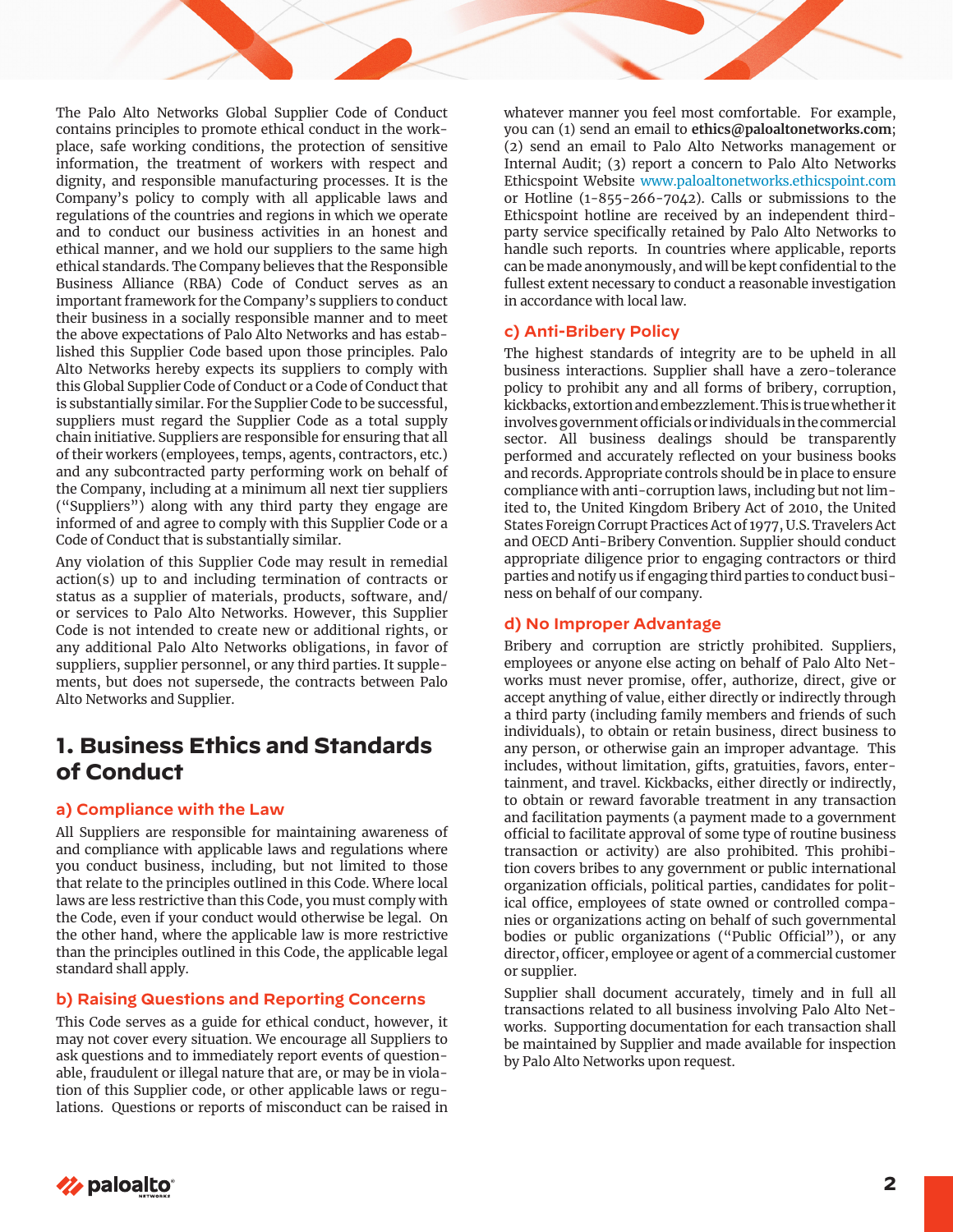Providing gifts or entertainment to Palo Alto Networks employees to obtain or retain business or to gain an improper business advantage is prohibited. No gifts or courtesies may be accepted by Palo Alto Networks employees from Supplier seeking Palo Alto Networks business. An exception applies to a marketing item of nominal value (less than \$25) bearing a trademark or logo of Supplier (for example, cups, pens, t-shirt) if the Palo Alto Networks employee is not primarily involved in the sourcing, procurement, or contracting for goods or services or if it is a reasonable customer appreciation business event that does not take place during a contract negotiation or renewal negotiation period.

#### **e) Business with Public Officials and Gifting Restrictions**

Palo Alto Networks Supplier must be familiar with, track, understand and comply with all regulations relating to doing business with government entities. This includes, but is not limited to, contractual and pricing requirements, gifting rules and anti-corruption laws. All business-related expenses (e.g., entertainment, gifts, travel, etc.) provided to a foreign or domestic Public Official must be pre-approved in writing by the Company when in connection with or related to Palo Alto Networks business. You must submit requests to **[ethics@paloaltonetworks.com](mailto:ethics@paloaltonetworks.com)** and provide: 1) the name of the recipient, 2) description of the expense, 3) circumstances in which the expense will be provided,  $\mu$ ) date of the expense and 5) monetary value of the expense.

# **f) Disclosure of Information**

Information regarding Supplier labor, health and safety, environmental practices, business activities, structure, financial situation and performance is to be disclosed in accordance with applicable laws, regulations and prevailing industry practices. Falsification of records and/or misrepresentation of conditions or practices are unacceptable.

#### **g) Protection of Intellectual Property**

Intellectual property rights are to be respected; transfer of technology and know-how is to be done in a manner that protects intellectual property rights; and customer information is to be securely safeguarded and access should be monitored and controlled on a regular basis. Contractor access to customer source code or design specifications should be highly restricted and appropriate controls should be put in place.

## **h) Whistleblower Protection and Anonymous Complaints**

Supplier shall provide an anonymous complaint mechanism for managers and workers to report workplace grievances. Supplier shall protect whistleblower confidentiality and prohibit retaliation.

#### **i) Fair Business, Advertising and Competition**

Standards of fair business, advertising and competition are to be upheld. Appropriate means to safeguard customer information must be available and used.

## **j) Privacy**

Supplier is committed to protecting the reasonable privacy expectations of personal information of everyone they do business with, including Supplier, customers, consumers and employees. Supplier must comply with privacy and information security laws and regulatory requirements when personal information is collected, stored, processed, transmitted, and shared.

## **k) Responsible Sourcing of Materials**

Supplier shall exercise due diligence, in accordance with the OECD Due Diligence Guidance for Responsible Supply Chains of Minerals from Conflict-Affected and High Risk Areas, on its entire supply chain with respect to the sourcing of all minerals sourced from conflict affected zones but particularly tin, tantalum, tungsten, and gold from the Democratic Republic of the Congo (DRC) or any adjoining country and, if so, to determine whether those metals directly or indirectly financed or benefited armed groups that are perpetrators of serious human rights abuses in the DRC or an adjoining country. Countries that adjoin the DRC are Angola, Burundi, Central African Republic, Republic of the Congo, Rwanda, South Sudan, Tanzania, Uganda, and Zambia. Supplier shall maintain a program to track mineral sourcing and shall provide the Responsible Minerals Initiative's CMRT upon request.

#### **l) Conflicts of Interest**

Supplier must be free to act with total objectivity in their business dealings with Palo Alto Networks, and thus, must avoid conflicts of interest. If a potential or actual conflict of interest arises that impedes a Supplier's ability to act objectively in the business relationship with Palo Alto Networks, the Supplier must disclose all relevant details to Palo Alto Networks at **ethics@paloaltonetworks.com**. Examples of a potential conflict include, but are not limited to, (1) failing to disclose Palo Alto Networks employee(s), officer(s), or other representative(s) who have a financial interest in, or any other relationship with, Supplier, (2) acting on confidential information obtained from Palo Alto Networks in a manner not authorized by the Company or for personal gain, (3) attempting to win business for any reason (including based on personal relationships) other than price, quality, performance and suitability of the product or service.

#### **m) Insider Trading**

Supplier must comply with all applicable insider trading and securities laws governing transactions in Palo Alto Networks securities. If Supplier possesses or has access to material, nonpublic information about Palo Alto Networks, it must use that information solely for the purpose for which it was provided to Supplier. It may not use that information to trade in Palo Alto Networks securities and Supplier may not provide the information to others so they can trade in Palo Alto Networks securities. Supplier must take reasonable precautions to ensure its employees are not engaging in insider trading as it relates to Palo Alto Networks.

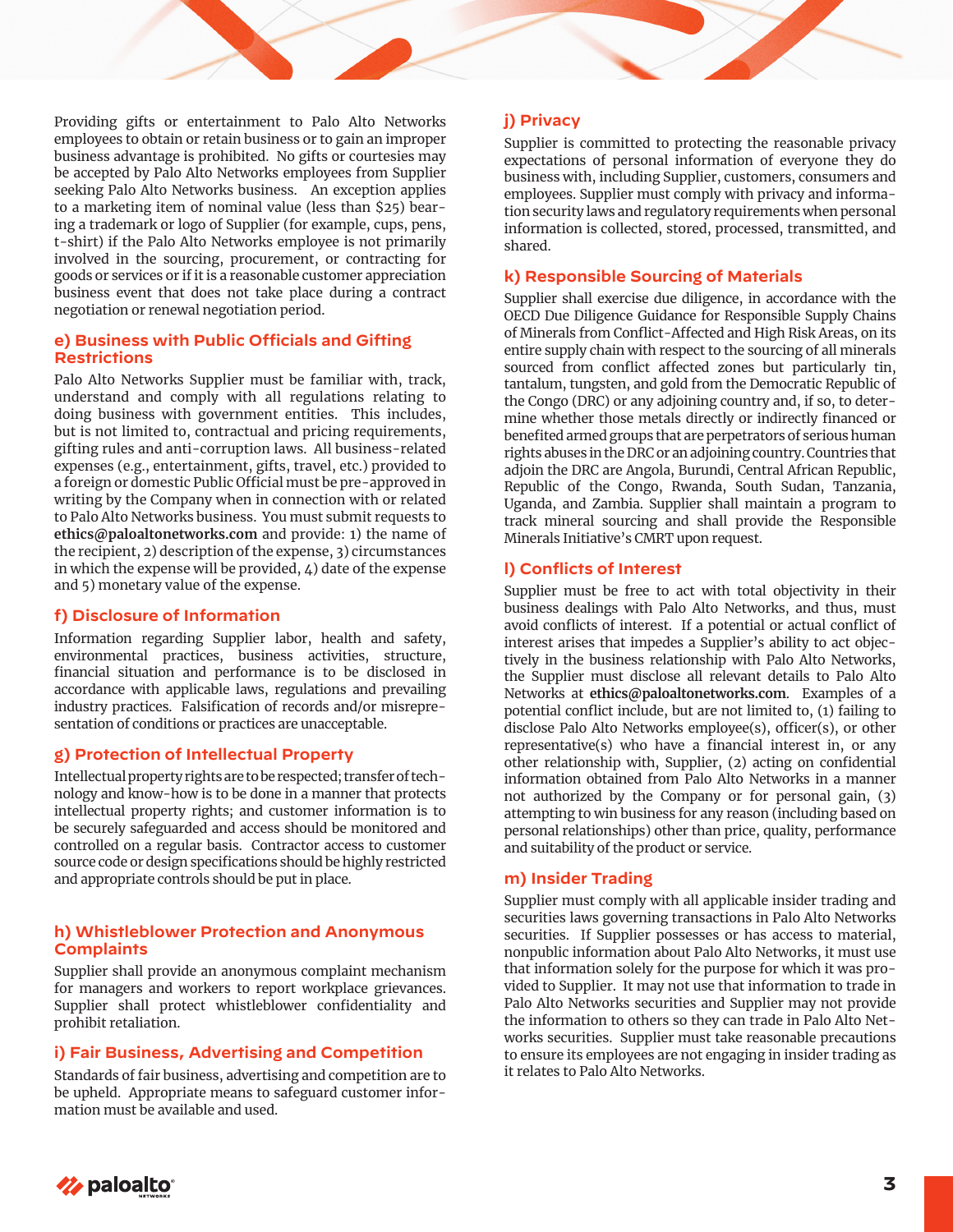# **n) Export Compliance**

Supplier must comply strictly with all applicable export and import laws and regulations and not export, re-export, transfer, divert, release, import or disclose any Palo Alto Networks products or any direct product thereof, technical data relating to such products, or Palo Alto Networks confidential information to another person or entity except under license or as otherwise permitted under such laws and regulations. All Suppliers must comply with economic sanctions and trade embargoes imposed or approved by the United States Government. A list of sanctioned countries and individuals can be found on the Office of Foreign Assets Control website [\(https://sanctionssearch.](https://sanctionssearch.ofac.treas.gov/) [ofac.treas.gov/\)](https://sanctionssearch.ofac.treas.gov/). Suppliers are responsible for understanding such restrictions and must report any non-compliance as it relates to Palo Alto Networks products, or ask export-related questions related to Palo Alto Networks products, to **trade@ paloaltonetworks.com**.

# **2. Respect for Human Rights**

Supplier must be committed to uphold the human rights of workers, and to treat them with dignity and respect as understood by the international community. The recognized international standards are identified in Section 6 and were used as references in preparing the Supplier Code. This applies to all workers including temporary, migrant, student, contract, direct employees, and any other type of worker. All Suppliers must observe and comply with international principles relating to human rights, including but not limited to, Trafficking Victims Protection Act and UK Modern Slavery Act of 2015, along with the following:

# **a) Freely Chosen Employment and Anti-Human Trafficking**

Forced, bonded (including debt bondage) or indentured labor or involuntary prison labor, slavery or trafficking of persons shall not be used. This includes transporting, harboring, recruiting, transferring or receiving vulnerable persons by means of threat, force, coercion, abduction or fraud for the purposes of exploitation. All work must be voluntary, and workers shall be free to leave work at any time or terminate their employment. Workers must not be required to surrender any government-issued identification, passports or work permits. Passports or other identification must remain in the possession of the employee and the employee must be allowed a secure place to store documentation. Excessive fees relating to employers' or agents' recruitment or other related fees are unacceptable. Any other fees charged to workers must be disclosed. Work contracts must be in the native language of the employee and all other documents must be in a language which the employee understands.

# **b) Child Labor Prohibition**

Child labor is not to be used in any stage of manufacturing under any circumstances. The terms "child" refers to any person employed under the age of 15, or under the age for completing compulsory education, or under the minimum age for employment in the country, whichever is greatest. The use of legitimate workplace apprenticeship programs, which comply with all laws and regulations, is acceptable. Workers under the age of 18 shall not perform work that is likely to jeopardize the health or safety of young workers.

## **c) Working Hours**

Regular workweeks are not to exceed the maximum set by local law. Further, workers shall be allowed at least one day off per seven-day week. Finally, a workweek should not be more than 60 hours per week, including overtime, except in emergency or unusual situations.

#### **d) Wages and Benefits**

Compensation paid to workers shall comply with all applicable wage laws, including those relating to minimum wages, overtime hours and legally mandated benefits. In compliance with local laws, workers shall be compensated for overtime and shall be provided the basis on which they are being paid in a timely manner via appropriate documentation. Deduction from wages as a disciplinary measure shall not be permitted.

#### **e) Humane Treatment**

Supplier must commit to a workplace free of harassment and abuse. Workers shall not be subject to, or threatened with, harsh and inhumane treatment, including any sexual harassment, psychological harassment, sexual abuse, corporal punishment, mental or physical coercion or verbal abuse of workers.

# **f) Anti-Discrimination**

Suppliers must be committed to a workforce free of harassment and unlawful discrimination. They may not engage in discrimination on the basis of age, ancestry, color, family or medical care leave, gender identity or expression, genetic information, marital status, medical condition, national origin, physical or mental disability, political affiliation, protected veteran status, race, religion, sex (including pregnancy), sexual orientation, or any other federal, state or local protected class. Palo Alto Networks embraces diversity and equal opportunity as fundamental principles and key components of its corporate strategy. We expect our supply chain to further a diverse and inclusive workplace.

# **g) Freedom of Association**

As legally permitted, Supplier shall freely allow workers to associate with others, form, and join (or refrain from joining) organizations of their choice, and bargain collectively, without interference, discrimination, retaliation, or harassment. In the absence of formal representation, Supplier shall ensure that workers have a mechanism to report grievances and that it facilitates open communication between management and workers.

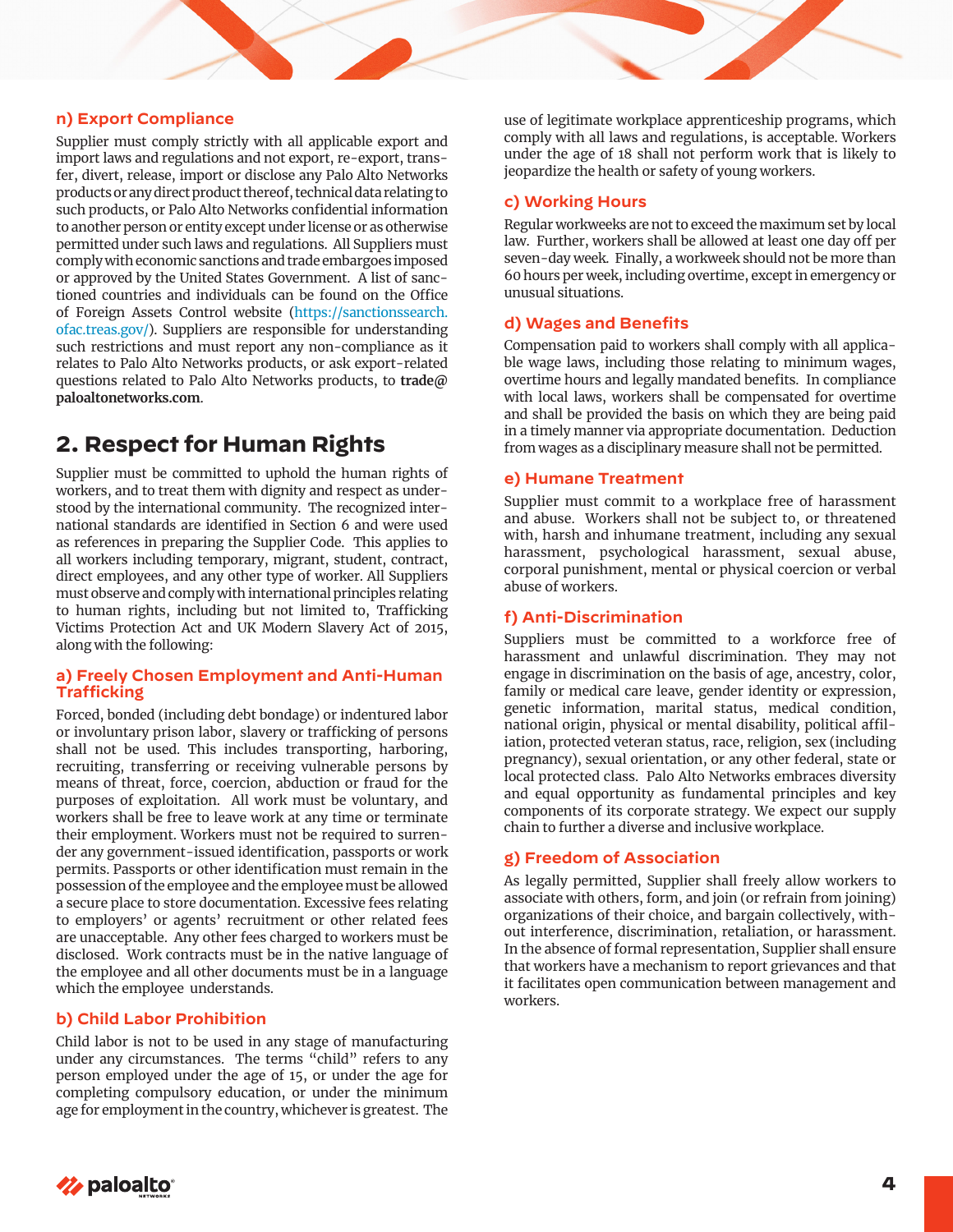# **3. Health and Safety**

Worker health, safety and well-being is important to Palo Alto Networks. Supplier shall provide and maintain a safe work environment and integrate sound health and safety management practices into its business. Workers shall have the right to refuse unsafe work and to report unhealthy working conditions.

#### **a) Occupational Health and Safety**

Supplier shall identify, evaluate, and manage occupational health and safety hazards through a prioritized process of hazard elimination, engineering controls, and/or administrative controls. Supplier shall provide workers with job-related, appropriately maintained personal protective equipment and instruction on its proper use. Workers shall not be disciplined for raising safety concerns. Supplier shall comply with all applicable quality, health, safety and environmental regulations. All required permits, licenses and registrations will be obtained, maintained and kept up-to date.

### **b) Emergency Preparedness**

Supplier shall identify and assess potential emergency situations. For each situation, Supplier shall develop and implement emergency plans and response procedures that minimize harm to life, environment, and property.

# **c) Occupational Injury and Illness**

Procedures and systems are to be in place to prevent, manage, track and report occupational injury and illness, including provisions to: a) encourage worker reporting; b) classify and record injury and illness cases; c) provide necessary medical treatment; d) investigate cases and implement corrective actions to eliminate their causes; and e) facilitate return of workers to work.

# **d) Industrial Hygiene**

Worker exposure to chemical, biological and physical agents is to be identified, evaluated, and controlled. Engineering or administrative controls must be used to control overexposures. When hazards cannot be adequately controlled by such means, worker health is to be protected by appropriate personal protective equipment programs

# **e) Sanitation, Food and Housing**

Supplier shall provide workers with reasonably accessible and clean toilet facilities and potable water. Supplierprovided dining, food preparation, and storage facilities shall be sanitary.

# **f) Physically Demanding Work**

Supplier should have in place procedures and systems to identify, evaluate and control worker exposure to the hazards of physically demanding tasks.

# **g) Machine Safeguarding**

Production and other machinery shall be evaluated for safety hazards. Where machinery presents an injury hazard to workers, measures must be taken to install safety precautions on the equipment. This equipment must be properly monitored and maintained.

# **4. Environmental**

Palo Alto Networks believes that protecting the environment and environmental responsibility is a fundamental responsibility of all good corporate citizens with whom we do business. Supplier shall develop, implement, and maintain environmentally responsible business practices and take measures to ensure in manufacturing operations, adverse effects on the community, environment and natural resources are to be minimized while safeguarding the health and safety to the public. The Company used generally recognized management systems as identified in Section 6 in preparing the Supplier Code.

# **a) Environmental Permits and Reporting**

Supplier shall obtain, keep current, and comply with all required environmental permits. Supplier shall comply with the reporting requirements of applicable permits and regulations.

#### **b) Pollution Prevention and Resource Reduction**

Supplier shall reduce energy, water, and natural resource consumption by implementing conservation and substitution measures. Supplier shall minimize hazardous substances consumption by implementing reduction and substitution measures.

#### **c) Hazardous Substance Management**

Supplier shall implement a systematic approach to identify, manage, reduce, and responsibly dispose of or recycle hazardous substances. Chemicals and other materials posing a hazard if released to the environment, should be identified and managed to ensure safe handling, movement, storage, recycling or reuse and disposal.

# **d) Wastewater and Solid Waste**

Supplier shall characterize, monitor, control and treat wastewater and solid waste generated from operations, industrial processes and sanitation facilities as required prior to discharge or disposal.

# **e) Air Emissions**

Supplier shall identify, manage, reduce and responsibly control air emissions emanating from its operations that pose a hazard to the environment. Supplier shall conduct routine monitoring of the performance of its air emission control systems.

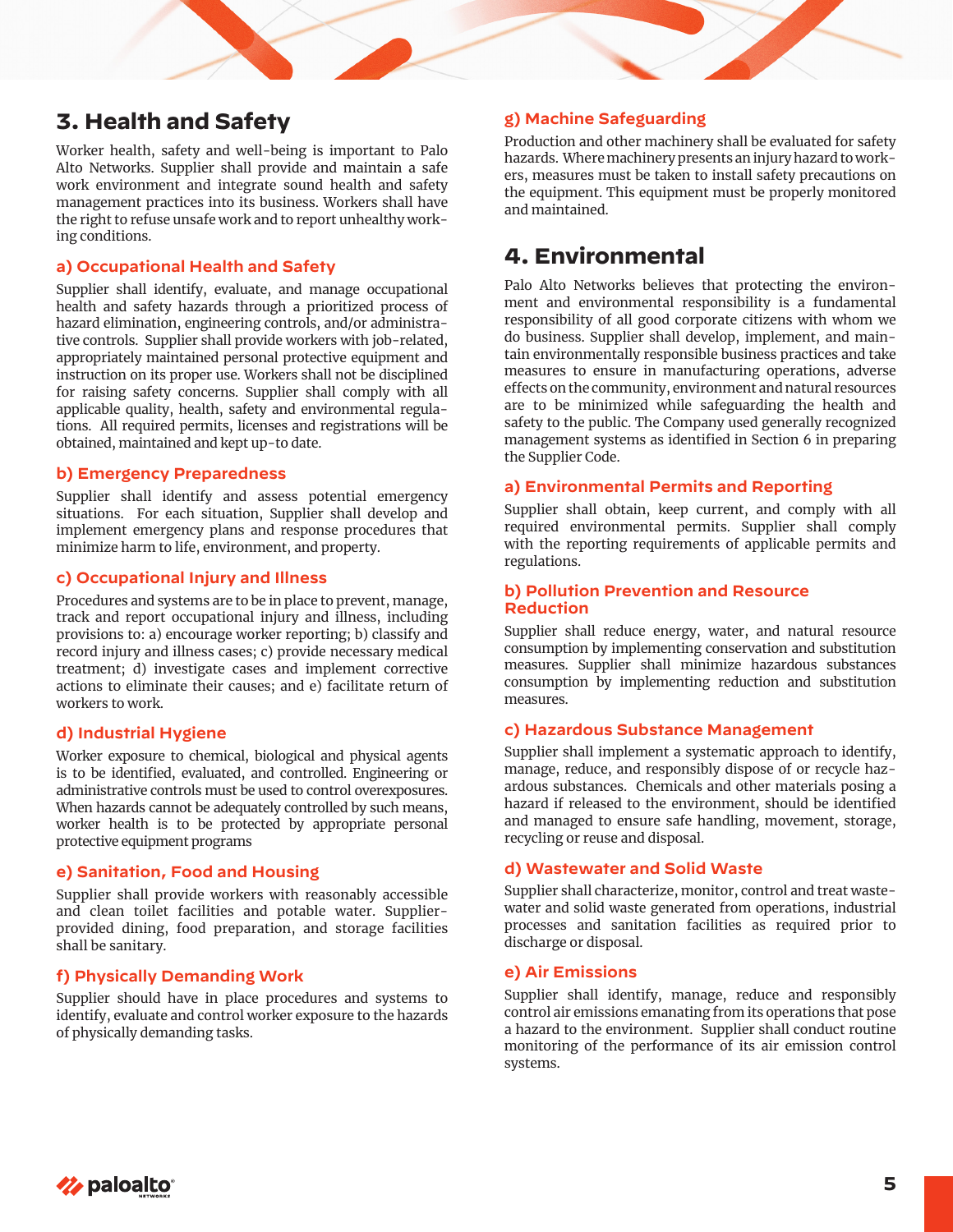# **f) Materials Restrictions**

Supplier is to adhere to all applicable laws, regulations and customer requirements regarding prohibition or restriction of specific substances, including labeling and recycling and disposal. Supplier must provide Palo Alto Networks material declarations, upon request and work with any third parties assigned by Palo Alto Networks to collect such compliance data.

# **5. Management of Conformity to the Supplier Code**

Palo Alto Networks believes that sound management systems such as those identified below and commitment are key to enriching the social and environmental well-being of our Supplier. Supplier shall have policy statements affirming its commitment to corporate social and environmental responsibility endorsed by executive management. Supplier should implement or maintain, as applicable, a management system that facilitates compliance with this Supplier Code and the law, identifies and mitigates related operational risks, and facilitates continuous improvement.

# **a) Accountability and Responsibility**

Supplier shall identify company representatives for ensuring implementation of the management systems and associated programs, which should be reviewed by a senior manager on a regular basis. The management systems and associated programs should include a process to identify, monitor and understand applicable laws, regulations and customer requirements (like the Supplier Code), training for managers and workers to understand and implement Supplier's policies and meet the applicable legal, regulatory and customer requirements, and an ongoing process to assess workers' understanding of and obtain feedback on practices and conditions covered by this Supplier Code and to foster continuous improvement.

# **b) Audits, Assessments and Certifications**

Supplier shall have a process to identify the legal compliance, environmental, health and safety and labor practice and ethics risks associated with Supplier's operations, determine the relative significance for each risk and implement appropriate procedures and controls to control the identified risks. Supplier shall have written standards, performance objectives, targets, and implementation plans, including periodic assessments of the performance against those objectives. It shall also perform periodic self-evaluation to ensure conformity to legal and regulatory requirements, the content of this Supplier Code and customer contractual requirements related to social and environmental responsibility. Where applicable, Supplier shall have a process for timely correction of deficiencies identified by internal or external assessments, inspections, investigations and reviews.

#### **c) Reasonable Assistance and Cooperation**

Supplier must complete all Supplier due diligence activities when requested by Palo Alto Networks, including but not limited to completion of a Due Diligence Questionnaire, In-Person audits, Training, and/or certification of compliance with Business Ethics and Standards of Conduct, Human Rights, Environment, and other applicable laws. Supplier will provide reasonable assistance to any investigation by Palo Alto Networks of a violation of this Supplier Code of Conduct or applicable laws relevant to your Supplier status, and to allow Palo Alto Networks reasonable access to all documentation concerning your compliance with this Supplier Code of Conduct and laws and policies applicable to the scope of goods and services being provided by Supplier.

For the Supplier Code to be successful, Supplier must regard the Supplier Code as a total supply chain initiative. Supplier is responsible for ensuring that all of their workers (employees, temps, agents, contractors, etc.) and any subcontracted party performing work on behalf of the Company, including at a minimum all next tier Suppliers, along with any third party they engage are informed of and agree to comply with this Supplier Code or a Code of Conduct that is substantially similar.

Any violation of this Supplier Code may result in remedial action(s) up to and including termination of contracts or status as a supplier of materials, products, software, and/ or services to Palo Alto Networks. However, this Supplier Code is not intended to create new or additional rights, or any additional Palo Alto Networks obligations, in favor of Supplier, supplier personnel, or any third parties. It supplements, but does not supersede, the contracts between Palo Alto Networks and Supplier.

## **d) Documentation and Records**

Supplier shall have processes and controls to ensure accurate books and records, and creation and maintenance of documents and records to ensure regulatory compliance and conformity to company requirements and this Supplier Code along with appropriate confidentiality to protect privacy.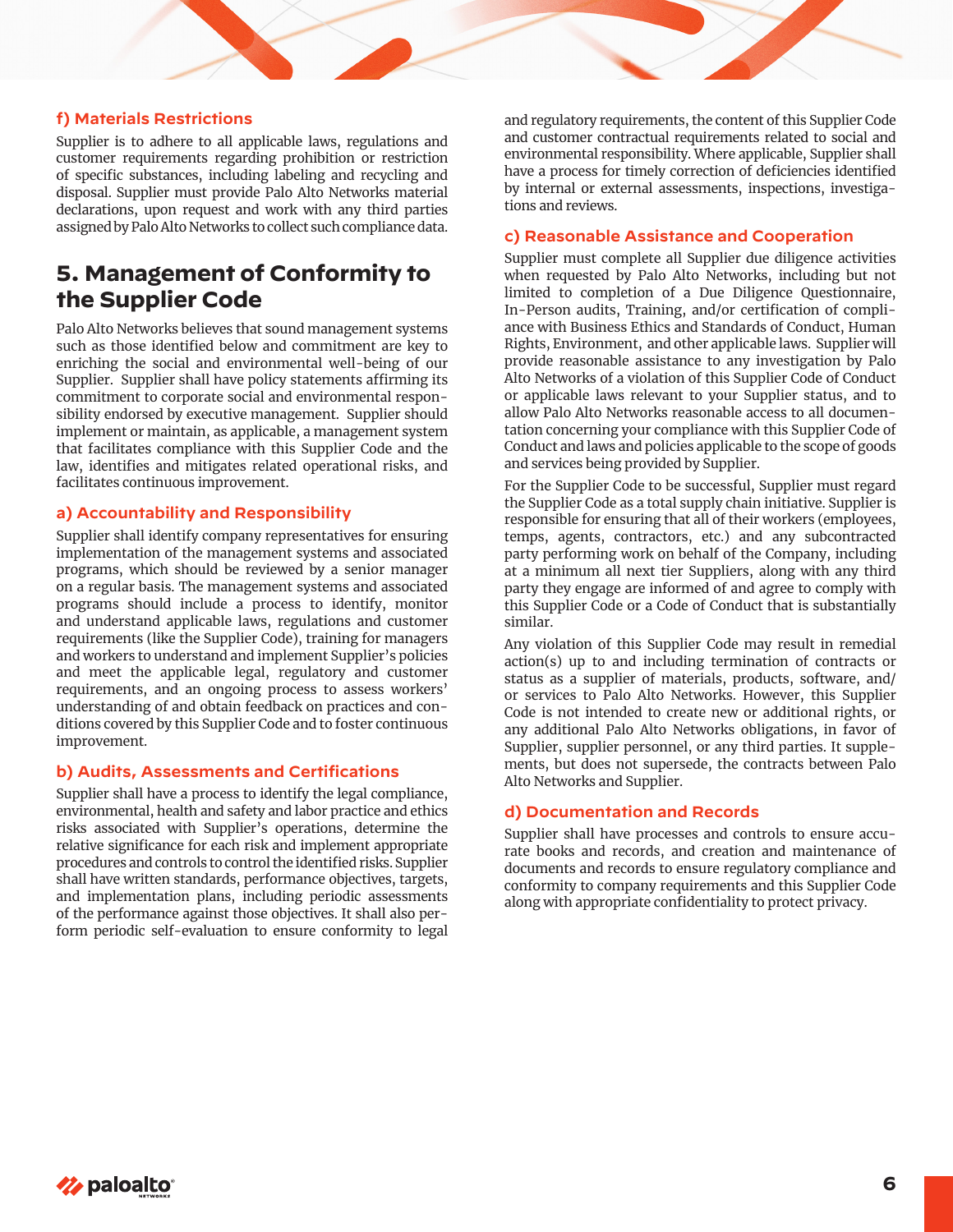# **6. References**

The following standards were used in preparing this Supplier Code and may be a useful source of additional information.

- a) ILO Code of Practice in Safety and Health: [ilo.org/public/](http://www.ilo.org/safework/lang--en/index.htm) [english/protection/safework/cops/english/download/](http://www.ilo.org/safework/lang--en/index.htm) [e000013.pdf](http://www.ilo.org/safework/lang--en/index.htm)
- b) ILO International Labor Standards: [ilo.org/public/en](http://ilo.org/public/english/standards/norm/whatare/fundam/index.htm)[glish/standards/norm/whatare/fundam/index.htm](http://ilo.org/public/english/standards/norm/whatare/fundam/index.htm)
- c) OECD Guidelines for Multinational Enterprises: [oecd.org](http://oecd.org)
- d) United Nations Convention Against Corruption: [unodc.org/](http://unodc.org/unodc/en/treaties/CAC/) [unodc/en/treaties/CAC/](http://unodc.org/unodc/en/treaties/CAC/)
- e) United Nations Global Compact: [unglobalcompact.org](https://unglobalcompact.org/)
- f) Universal Declaration of Human Rights: [un.org/en/uni](https://www.un.org/en/universal-declaration-human-rights/)[versal-declaration-human-rights](https://www.un.org/en/universal-declaration-human-rights/)
- g) Ethical Trading Initiative: [ethicaltrade.org](http://ethicaltrade.org)
- h) OHSAS 18001: [bsigroup.com/en-GB/ohsas-18001-occu](http://bsigroup.com/en-GB/ohsas-18001-occupational-health-and-safety/)[pational-health-and-safety/](http://bsigroup.com/en-GB/ohsas-18001-occupational-health-and-safety/)
- i) OECD Due Diligence Guidance: [oecd.org/corporate/mne/](http://oecd.org/corporate/mne/GuidanceEdition2.pdf) [GuidanceEdition2.pdf](http://oecd.org/corporate/mne/GuidanceEdition2.pdf)

Dodd-Frank Wall Street Reform and Consumer Protection Act: [sec.gov/about/laws/wallstreetreform-cpa.pdf](http://sec.gov/about/laws/wallstreetreform-cpa.pdf)

- j) Eco Management & Audit System: [ec.europa.eu/environ](http://ec.europa.eu/environment/emas/index_en.htm)[ment/emas/index\\_en.htm](http://ec.europa.eu/environment/emas/index_en.htm)
- k) ISO 14001: [iso.org/iso/home/standards/management](http://iso.org/iso/home/standards/management-standards/iso14000.htm)[standards/iso14000.htm](http://iso.org/iso/home/standards/management-standards/iso14000.htm)
- l) National Fire Protection Association: [nfpa.org](http://nfpa.org)
- m) OECD Due Diligence Guidance for Responsible Supply Chains of Minerals from Conflict-affected and High-Risk Areas: [oecd.org/corporate/mne/mining.htm](http://oecd.org/corporate/mne/mining.htm)
- n) RBA Code of Conduct: [responsiblebusiness.org/code-of](http://responsiblebusiness.org/code-of-conduct/)[conduct/](http://responsiblebusiness.org/code-of-conduct/)